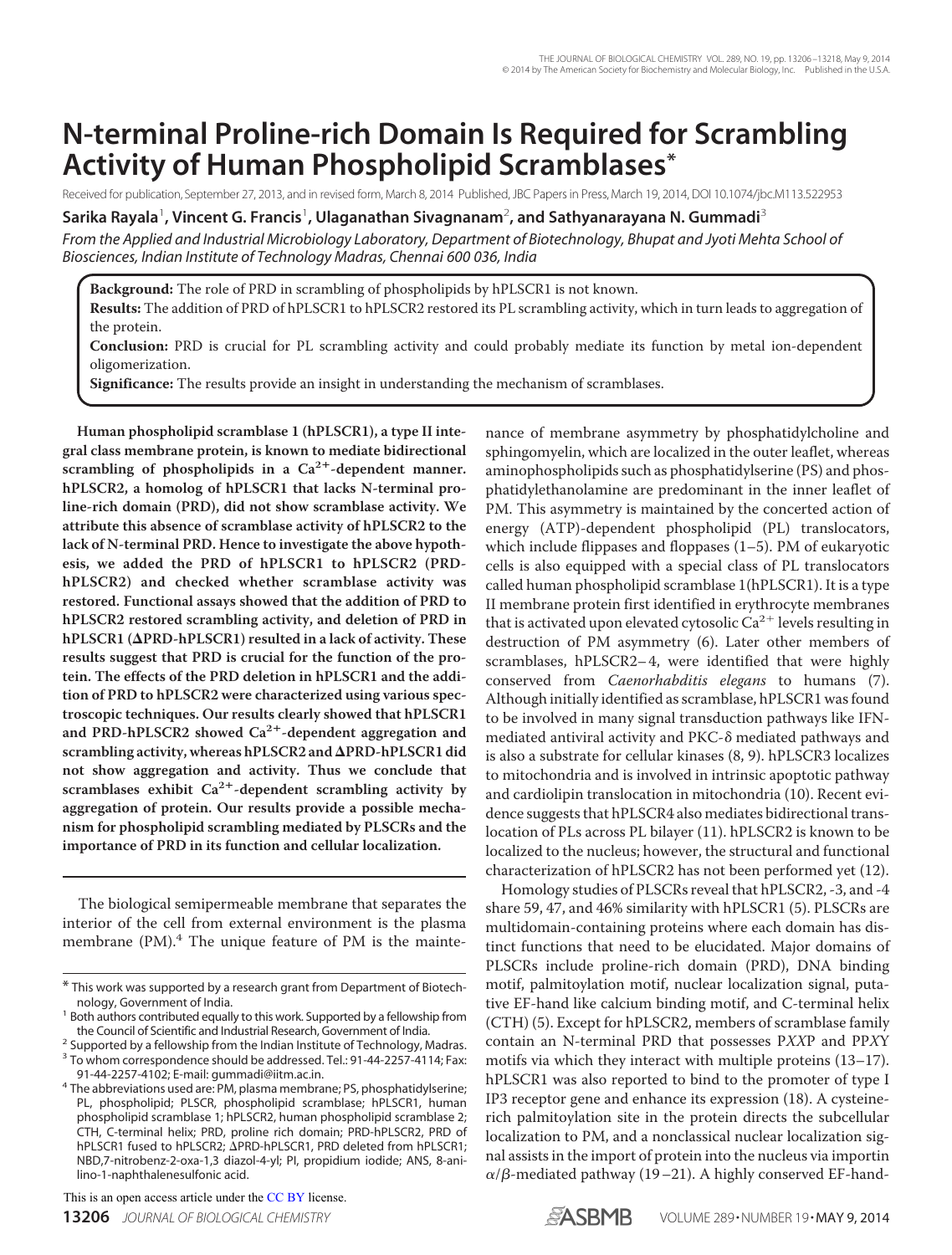like Ca $^{2+}$  binding motif was essential for its scrambling activity, and point mutations within this domain affected its function. It was also reported that CTH of hPLSCR1 is indeed a true transmembrane domain and is required for membrane insertion and  $Ca^{2+}$  binding (22, 23).

To date, the exact mechanism of scramblase activity is not known. Sims and co-workers (22) proposed that the PL translocation could be due to protein aggregation or oligomerization, which was not sufficiently validated. Recent reports have disputed that hPLSCR1 might not be a true scramblase as the members of the TMEM16 family also show  $Ca<sup>2+</sup>$ -dependent scramblase activity and have been implicated in Scott syndrome mechanism (24). Sequence homology of hPLSCR2 with hPLSCR1 and hPLSCR1 lacking PRD ( $\Delta$ PRD-hPLSCR1) shows 59% and 84% homology, respectively. Even though hPLSCR2 shows such a high similarity with hPLSCR1 and retains all the major domains of hPLSCR1 except for the PRD domain, it fails to externalize PS in CHO-K1 cell lines under apoptotic conditions (12). Despite several years of research on scramblases, many questions are still unanswered. Does hPLSCR2 show  $Ca^{2+}$ -dependent activity in vitro? What is the role of PRD in scramblase function? Is protein aggregation or oligomerization required for scramblase activity? To address the above questions, we cloned, overexpressed, and purified hPLSCR1, hPLSCR2, APRD-hPLSCR1, and chimeric PRD-hPLSCR2 proteins to homogeneity, and various biochemical and biophysical studies were performed. Our results clearly showed that PRD is required for the  $\text{Ca}^{2+}$ -dependent aggregation of protein that is required for functional activation of the protein.

## **EXPERIMENTAL PROCEDURES**

Materials–Escherichia coli DH5 $\alpha$  and BL21 (DE3) strains were obtained from ATCC. cDNA of hPLSCR1 and -2 was purchased from Invitrogen, and  $pET-28b(+)$  was from Novagen. Isopropyl  $\beta$ -D-1-thiogalactopyranoside, dithiothreitol (DTT), and EDTA were purchased from Himedia. SM-2 Biobeads and Chelex-100 resin were obtained from Bio-Rad. Nickel nitrilotriacetic acid was purchased from Qiagen. N-Lauroylsarcosine, BCA protein estimation kit, molecular biology grade CaCl<sub>2</sub>, trypsin, and egg phosphatidylcholine, phosphatidylserine, and phenylmethylsulfonyl fluoride were purchased from Sigma. 7-Nitrobenz-2-oxa-1,3-diazol-4-yl phosphatidylcholine and 7-nitrobenz-2-oxa-1,3-diazol-4-yl phosphatidylserine (NBD-PS) fluorescent-labeled lipids were purchased from Avanti Polar Lipids.

Plasmid Construction—The open reading frames of hPLSCR1 (957 bp) and hPLSCR2 (675 bp) were amplified from mammalian expression vector pCMV-SPORT6 by polymerase chain reaction using the primers PLSCR1F (5-AGCTAT-CATATGATGCCAGCACCACC-3) and PLSCR1R (5-CGT-AGTGAATTCTTACCTAGTTCTTTCAAAAAACATG-3) with NdeI and EcoR1 sites and PLSCR2F (5'-AAACATATGC-CAGCACCACCACC-3) and PLSCR2R (5-ATATGCGGC-CGCTTACCTAGTTCTTTCAAAAAACATGTAGTCAAT-GAG-3) with NdeI and Not1 sites, respectively. The amplicon was then digested and ligated into respective digested sites of pET-28b (+) vector. For generation of PRD-hPLSCR2 plasmid, we analyzed the sequence homology of hPLSCR1 and hPLSCR2

and found a unique SacI site that was used as a restriction site to fuse the PRD domain of hPLSCR1 to hPLSCR2 in-frame using the primers PLSCR2F (5-ACTATGAGCTCC-TGGAAGTTCTATTCAGTTTTGAAAGTAG-3) and PLS-CR1R (5-ACTACTGAGCTCAATTTGCTGATGAATCAG-TATCTG-3').  $\Delta$ PRD-hPLSCR1-pET-28a(+) plasmid was constructed using the forward primer (5'-TATTTAAGTCAG-ATAGATC-3), and same reverse primers were used as PLS-CR1R primer.

Overexpression and Purification of hPLSCR1 and -2 and Mutant Constructs—Recombinant overexpression and purification of recombinant proteins was done as described earlier (25). E. coli BL-21 (DE3) cells were transformed with the respective plasmids and grown in a selective media containing kanamycin (50  $\mu$ g/ml). Post-induction, cells were pelleted and lysed in buffer A (20 mm Tris (pH 7.4), 200 mm NaCl) with 1 mm PMSF, 1 mm EDTA, and 1 mm DTT using a probe sonicator (Vibro cell ultrasonicator). Cell lysate was then clarified at 12,000  $\times$  g, and the inclusion bodies were thoroughly washed with lysis buffer. Inclusion bodies were solubilized by 0.3% *N*-lauroylsarcosine followed by centrifugation at  $4400 \times g$ , and the supernatant was collected. Supernatant was then pulse-dialyzed against buffer A containing 0.025% w/v Brij-35. Protein in this buffer was used for all assays, and any changes in the composition are mentioned below. His-tagged proteins were then purified to homogeneity by nickel nitrilotriacetic acid chromatography. The proteins were visualized on 12% SDS-PAGE stained with Coomassie Brilliant Blue. Protein estimation was done by the BCA method.

Biochemical Reconstitution into Proteoliposomes—Reconstitution of purified proteins into vesicles was performed, and estimation of the reconstituted proteins was done as described earlier (23, 26). 4.5  $\mu$ mol of egg phosphatidylcholine and PS (9:1) were dried, and the lipids were solubilized in reconstitution buffer containing 10 mm HEPES (pH 7.5), 100 mm NaCl, 1% w/v Triton X-100 along with 60  $\mu$ g of the protein. Slow detergent removal was facilitated by the addition of SM2 Bio-Beads (Bio-Rad) for proteoliposomes formation. Outside-labeled proteoliposomes were prepared by incubating unlabeled vesicles with 0.3 mol of % NBD lipids in 0.25% v/v DMSO. Unbound lipids were then removed by centrifugation at 230,000  $\times$  g, vesicles were then incubated with appropriate metal ion and EDTA, and scramblase assay was performed.

Scramblase Assay—Outside-labeled vesicles were incubated at 37 °C for 4 h, with 4 mm metal ions like  $Ca^{2+}$ ,  $Mg^{2+}$ , and Zn<sup>2+</sup> independently or 4 mm EDTA. Fluorescence was monitored with excitation at 470 nm and emission at 532 nm with a slit width of 3 and 5 nm, respectively, using a stirred spectrofluorimeter (PerkinElmer Life Sciences LS-55) continuously at 23 °C. Initial fluorescence was measured for 200 s, after which freshly prepared dithionite in 1 M Tris base was added, and the fluorescence was monitored for an additional 400 s. The residual difference between the non-quenchable fluorescence in the presence and absence of metal ion gives scramblase activity. Scramblase activity =  $F_{\text{metal ion}} - F_{\text{EDTA}}$ , where  $F_{\text{metal ion}}$  is residual fluorescence of  $Ca^{2+}$  or any other metal ion-treated vesicles after dithionite addition, and  $F_{\rm{EDTA}}$  is residual fluorescence of EDTA-treated vesicles after dithionite addition.

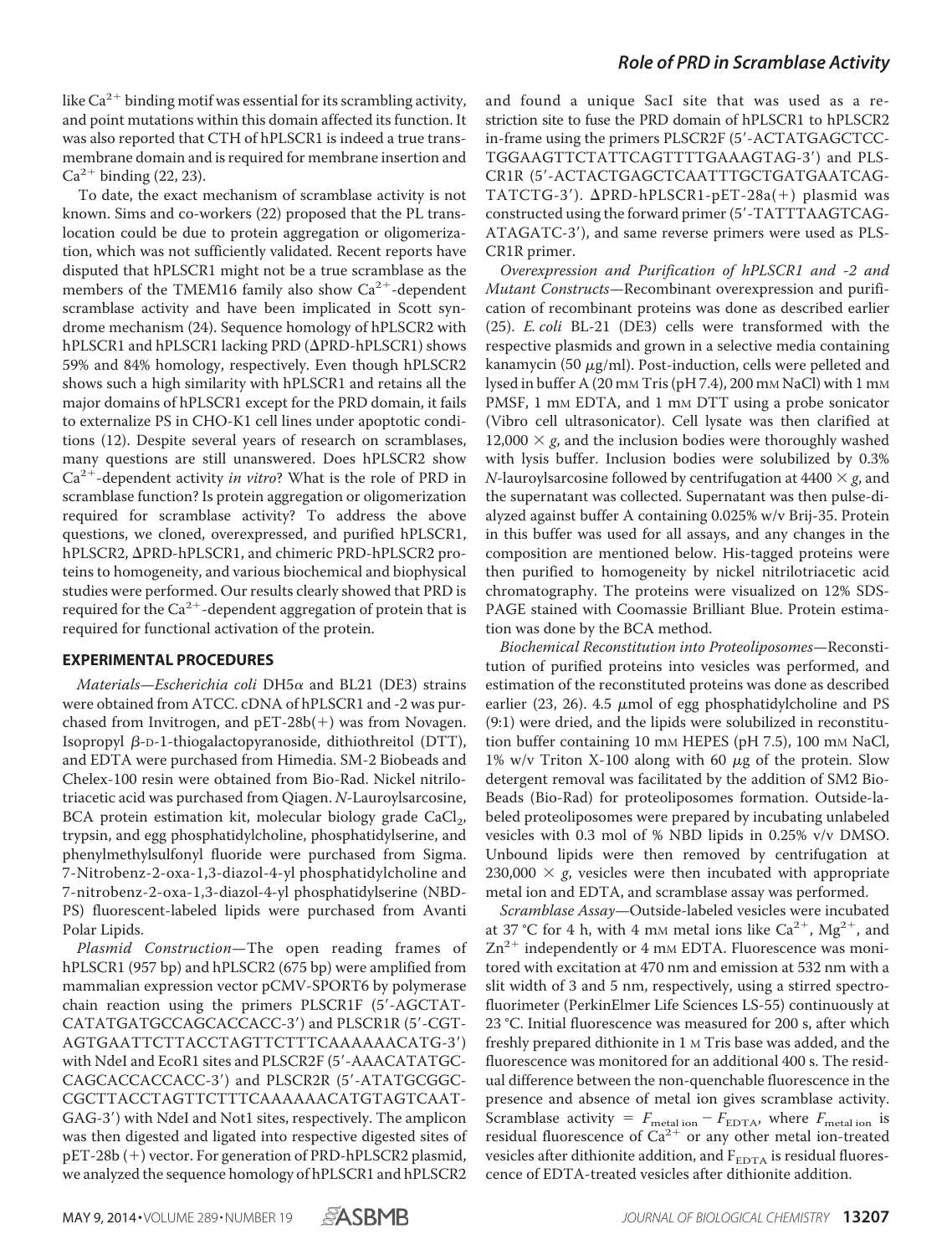Apoptosis Assay by FACS—HEK 293T cells were grown on 60-mm<sup>2</sup> polylysine-coated dishes. Once the cells reached 60–70% confluency, cells were transfected with 5  $\mu$ g of respective plasmids by using Lipofectamine 2000 transfection reagent (Invitrogen) as per the manufacturer's guidelines. Post-transfection cells were maintained in serum-free DMEM media for 4 h for synchronization of the cells in same phase. After 4 h, serum-free medium was replaced with fresh DMEM media with 10% FBS and incubated for 24 h at 37 °C, 5% CO<sub>2</sub>. Apoptosis was induced by serum starvation for 12 h where the cells were incubated with DMEM medium containing 0.1% serum. Cells were then washed twice with phosphate-buffered saline (PBS) and subjected to trypsinization. Trypsinized cells were collected in microcentrifuge tubes and pelleted at 1000 rpm at 4 °C for 10 min. Cells were then washed twice with PBS and then resuspended in Annexin V binding buffer (10 mm HEPES, pH 7.4, 140 mm NaCl, 2.5 mm CaCl<sub>2</sub>) at a concentration of  ${\sim}1$   ${\times}$ 10<sup>6</sup> cells/ml. Annexin V-FITC (BD Biosciences) staining was done as per the manufacturer's instructions. Dead cells were stained by propidium iodide (PI) (50  $\mu$ g/ml). Cell sorting was performed in BD FACSVerse flow cytometer (BD Biosciences) with FITC and PI dual staining. Cells transfected with only vector was used as the control. Results were analyzed using BD FACSuite software (BD Biosciences).

Localization Studies Using Confocal Microscopy—Various constructs used in this study were cloned into pEGFP-C1 vector. COS-7 cells were grown on poly D-lysine-coated coverslips and transfected with 2.5  $\mu$ g of DNA for 24 h. Post-transfection cells were serum-starved by replacing the medium with serumfree media and grown for 9 h. Cells expressing the respective GFP constructs were washed with PBS and fixed with 4% formaldehyde and observed using fluorescence microscopy. The nucleus was stained with DAPI to differentiate the nucleus from cytoplasm. The images were captured using Carl Zeiss LSM 710 confocal microscope (Carl Ziess AG, Germany) with  $40\times$  objective.

Fractionation Studies—HEK293T cells were transfected with GFP-tagged constructs of various proteins used in this study to determine the subcellular localization. GFP-tagged constructs were used to differentiate between endogenous and overexpressed protein. 24 h post transfection cells were serum-starved to induce apoptosis. Cells were washed with PBS and fractionation buffer containing 20 mm Tris (pH 7.4), 100 mm NaCl, 2 mм  $\mathrm{Mg}(CH_3COO)_2$ , 5 mм KCl, and protease inhibitor mixture was added and incubated on ice for 10 min. Cells were lysed by passing through a 27-gauge needle 25 times and centrifuged at  $450 \times g$  for 10 min, and the pellet (nuclear fraction) and supernatant (cytosolic + membrane fraction) were saved. Supernatant was then centrifuged at 21,000  $\times$  g for 30 min to separate the membrane and cytosolic fraction. The membrane and nuclear fraction were then solubilized using lysis buffer containing 1% Nonidet P-40 detergent and used for Western blot analysis. Equal amounts of cytosolic, membrane, and nuclear proteins (50  $\mu$ g) was taken for Western blot analysis.

Western Blot Analysis—Transfected cells were lysed in lysis buffer (5 mM Tris (pH 7.4), 150 mM NaCl, 1% Nonidet P-40, 0.5% sodium deoxycholate, 0.1% SDS, 1 mm EDTA, 1 mm PMSF, and protease inhibitors). Total protein was estimated by the BCA method using BSA as the standard. 50  $\mu$ g of total protein was loaded on 12% SDS-PAGE and transferred onto nitrocellulose membrane. Membrane was blocked using blocking buffer with BSA (10 mm Tris (pH 7.4), 150 mm NaCl, and 0.1% Tween 20 for 1 h at 25 °C.Immunoblotting was done using hPLSCR1 and hPLSCR2 mouse monoclonal antibodies (Santa Cruz), and detection was performed using an ECL kit (Thermo Scientific kit). To check the protein expression levels of all four constructs, HEK 293T cells were transiently transfected with GFP-tagged gene constructs. After 18 h of transfection, cells were lysed in lysis buffer, and Western blots were developed as described above with rabbit monoclonal antibodies specific to GFP (Promega) and  $\beta$ -actin (Sigma, mouse) with 1:5000 dilutions. The bands were visualized by Clarity Western ECL substrate (Bio-Rad).

 $Ca^{2+}$  Binding Studies-Stains-All, a cationic carbocyanine dye, was used to monitor the calcium binding properties of hPLSCR1 and -2 and mutant constructs. Stains-All was dissolved in 2 mm MOPS buffer (pH 7.2) containing 30% ethylene glycol. Stains-All produces a series of discrete spectra depending upon interaction and conformation of binding region (27). The free form of the dye produces two distinctive spectra at 535 nm ( $\beta$ -band) and 575 nm ( $\alpha$ -band) that correspond to the monomeric and dimeric form of the dye. In the presence of EF-hand containing proteins, Stains-All dye produces a discrete band at 650 nm termed J band. For competition experiments, to the protein-Stains-All complex 2 and 4 mm Ca<sup>2+</sup> was added, and the spectrum was monitored. Additionally  $\text{Tb}^{3+}$ , an isomorphous luminescent replacement probe for  $Ca^{2+}$ , was used for Ca<sup>2+</sup> binding studies. It has a broad excitation spectrum that overlaps with the emission spectrum of tyrosine and tryptophan. This allows the energy transfer between protein and terbium, giving distinctive luminescent peaks at 490 and 547 nm (28). Protein was titrated with small aliquots of terbium chloride (TbCl<sub>3</sub>) ranging between 50 and 700  $\mu$ m, and samples were excited at 295 nm, and emission spectrum was recorded between 310 and 560 nm with a scan speed of 100 nm/min and bandwidths of 5 nm each.

Intrinsic Tryptophan Fluorescence Assay—Additionally the binding affinity of all the proteins used in this study with  $\text{Ca}^{2+}$ and Mg $^{2+}$  was determined. 2  $\mu$ м concentrations of the respective proteins were titrated with small aliquots of  $\mathrm{CaCl}_{2}$  and  $MgCl<sub>2</sub>$  (5 mm increments until saturation) independently. Binding constants were determined by a Scatchard plot using nonlinear curve-fitting (Prism 5.0 GraphPad Software). Curvefitting was done for the fraction of ligand sites occupied  $[(F_{o} F/(F_o - F_s)$ ] versus ligand concentration using the one-site binding nonlinear regression analysis, where  $F_o$  is fluorescence in the absence of ligand,  $F_{\mathcal{S}}$  is fluorescence at saturation ligand concentration,  $F$  is fluorescence in the presence of a particular ligand concentration,  $B_{\text{max}}$  is the maximum specific binding, and  $K_d$  is the dissociation constant (m<sub>M</sub>).

$$
\frac{F_o - F}{F_o - F_s} = \frac{B_{\text{max}}[Ca^{2+}]}{K_d + [Ca^{2+}]} \tag{Eq. 1}
$$

Protein Conformation Changes—Far UV-CD spectra were recorded using JASCO J-810 spectropolarimeter (Easton MD)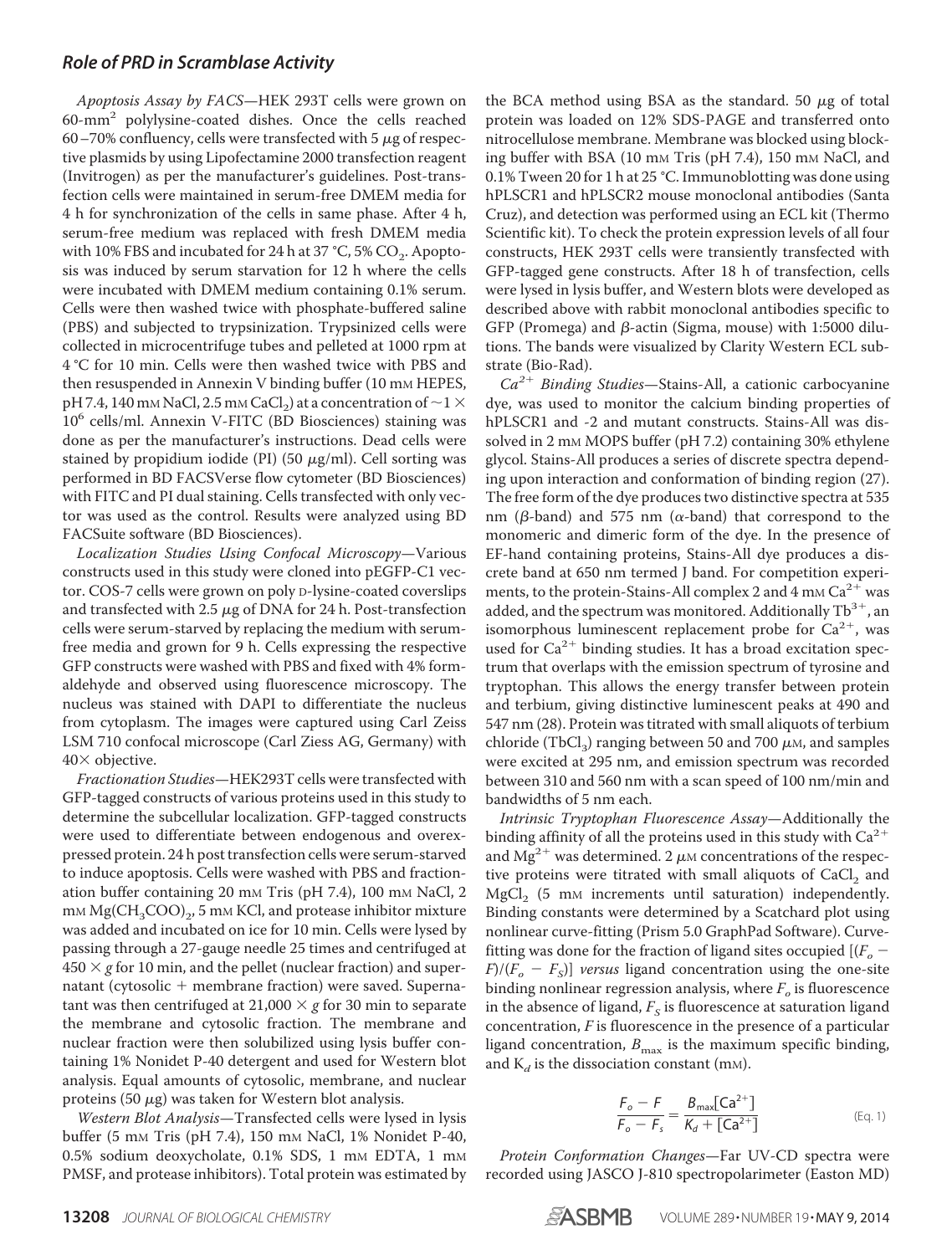at 25 °C with a thermostat cell holder. Samples were scanned using 1-mm path length cuvettes from 250 to 190 nm. Protein surface hydrophobicity changes were monitored using 8-anilinonaphthalene-1-sulfonic acid (ANS) (29). 10  $\mu$ M protein in 20 mM Tris (pH 7.4) and 200 mM NaCl was used to perform the assay without the addition of Brij-35 to the buffer due to its interference with ANS emission spectra. ANS dye is weakly fluorescent in water (emission at 530 nm) and the fluorescence emission increases only when ANS is bound to protein, which in turn exposes the hydrophobic patches to the surface. The ANS binding of protein was monitored by recording the emission between 400 and 650 nm after excitation at 365 nm with a scan speed of 100 nm/min and bandwidth of 10 nm each. ANS binding to the protein alters the emission maxima from 530 to 460 nm.

Protease Protection Assay—Trypsin digestion was used to monitor conformation changes in WT hPLSCR2 and PRD hPLSCR2. The protein-lipid (1:20) ratio was incubated with and without Ca<sup>2+</sup> at 37 °C for 30 min. Subsequently trypsin (1:75 w/w) was added to the protein lipid mixture and incubated at 37 °C for 30 min. The digested samples were analyzed on a 12% SDS-PAGE.

Light Scattering and Protein Size Studies—UV absorbance at 360 nm is a routine method to monitor the formation of protein aggregates in solution. A protein with a concentration of 0.5  $mg/ml$  was used to monitor  $Ca^{2+}$ -dependent aggregation. Time course measurement of absorbance at 360 nm was performed for 30 min at 25 °C using V-670 Jasco UV-visible spectrophotometer. Apoprotein absorbance at 360 nm in the buffer composed of 20 mm Tris ( $pH$  7.4), 200 mm NaCl, and 0.025% Brij-35 was recorded in a 1-cm path length quartz cuvette with a bandwidth of 1 nm. The absorbance of protein incubated with  $4$  mm Ca<sup>2+</sup> at 37 °C was measured. To determine the size of the aggregates, dynamic light scattering was performed by using Zetatrac particle size analyzer. A particle size analyzer measures the size distribution by velocity of the particles dispersed in the buffer. For particle size distribution of each sample, proteins (0.5 mg/ml) in the presence and absence of 4 mm  $\mathring{\text{Ca}}^{2+}$  was monitored with a run time of 60 s and 15 repetitions. The results were analyzed by Microtrac-FLEX software 10.5.3.

## **RESULTS**

Scramblase Assay— hPLSCR1, hPLSCR2, PRD-hPLSCR2, and  $\Delta$ 100-hPLSCR1 constructs as in Fig. 1A were overexpressed and purified from inclusion bodies to homogeneity as described earlier (25). These purified proteins were reconstituted into synthetic vesicles as described earlier to perform a scramblase assay (23). The principle of the assay was to monitor the percentage of NBD-PLs sequestered inside in the presence and absence of  $Ca^{2+}$ ,  $Mg^{2+}$ , and  $Zn^{2+}$  (Fig. 1B). This was achieved by quenching the outside-labeled vesicles using a membrane-impermeable reagent sodium dithionite. Our biochemical assay clearly showed that in vitro reconstituted hPLSCR2 does not show scramblase activity in the presence of Ca<sup>2+</sup>, whereas hPLSCR1 translocated 14% of PLs (Fig. 1, C and E) in the presence of  $Ca^{2+}$ . Deletion of the PRD domain of hPLSCR1 resulted in a loss of scramblase activity similar to hPLSCR2 (Fig. 1D). Interestingly, the chimeric protein (PRD-

hPLSCR2) regained its scrambling activity similarly to hPLSCR1 (Fig. 1F). This suggested that the PRD domain of scramblase is crucial for its activity. Fig. 1G shows the percentage PLs translocated by four constructs used in this study in the presence of Ca<sup>2+</sup>. Similarly, a scramblase assay in presence of  $\text{Mg}^{2+}$  and  $\text{Zn}^{2+}$  was also performed (Fig. 1, H and I). Scramblase activity was significantly low for all the four constructs in the presence of  $Mg^{2+}$  and  $Zn^{2+}$  when compared with activity obtained in the presence of  $Ca^{2+}$ .

Apoptosis Study Using FACS—The effect of the addition of PRD to hPLSCR2 and deletion of PRD from hPLSCR1 on PS exposure during apoptosis was quantified by fluorescence-assisted cell sorting. Annexin V FITC and propidium iodide were used for staining. Annexin V-FITC was used to identify cells that were in early apoptotic phase, and propidium iodide was used as a marker for dead cells as it binds to DNA. When compared with vector control (Fig. 2A), cells transfected with hPLSCR1 had 10.5% more apoptotic cells (Fig. 2B). Cells expressing  $\Delta$ PRD-hPLSCR1 showed a decreased number of apoptotic cells (7%), and hPLSCR2 did not show any significant effect on apoptosis  $(2.1\%)$  (Fig. 2, C and D). PRD-hPLSCR2transfected cells showed an 8.7% increase in the count of apoptotic cells (Fig. 2E). These results strongly suggest that the PRD of PLSCRs plays a crucial role in PS exposure, which is one of the major functions of scramblases.

To rule out the possibility that variations in the percentage of apoptosis in four constructs are not due to differences in expression levels, Western blot analysis of the GFP-tagged overexpressed proteins in HEK 293T cells were performed. The results clearly showed that expression levels of all four constructs are similar when compared with the expression of endogenous actin (control) (Fig. 2F). These results strongly suggest that the variations in the percentage of apoptosis in the four constructs are directly due to the PRD and not because of variations in the protein expression.

Localization Studies Using Confocal Microscopy—We further examined whether PRD plays any role in the subcellular distribution of PLSCRs under apoptotic conditions. Our results showed that hPLSCR1 primarily localizes to the plasma membrane and nucleus with lesser distribution to cytosol. But PRD-hPLSCR1, a deletion construct of hPLSCR1, was predominantly localized in cytosol and with lesser distribution in the PM and nucleus (Fig. 3, A and B). hPLSCR2-GFP was predominantly localized to the nucleus, and punctate-like aggregation was observed (Fig. 3C). PRD-hPLSCR2 was distributed in the entire cell similarly to hPLSCR1 (Fig. 3D) but with differences in the distribution levels. These results imply that PRD domain is crucial for determining the subcellular localization of proteins.

Subcellular Fractionation of hPLSCR1 and -2—To further confirm the subcellular localization of PLSCRs used in this study, we performed cell fractionation studies. Cytosolic, membrane, and nuclear fractions were extracted, detergent-solubilized and probed using respective antibodies, and analyzed by Western blotting. Because PLSCR1 shows constitutive gene expression, we used GFP-tagged proteins to determine the subcellular localization of proteins. hPLSCR1-GFP was predomi-

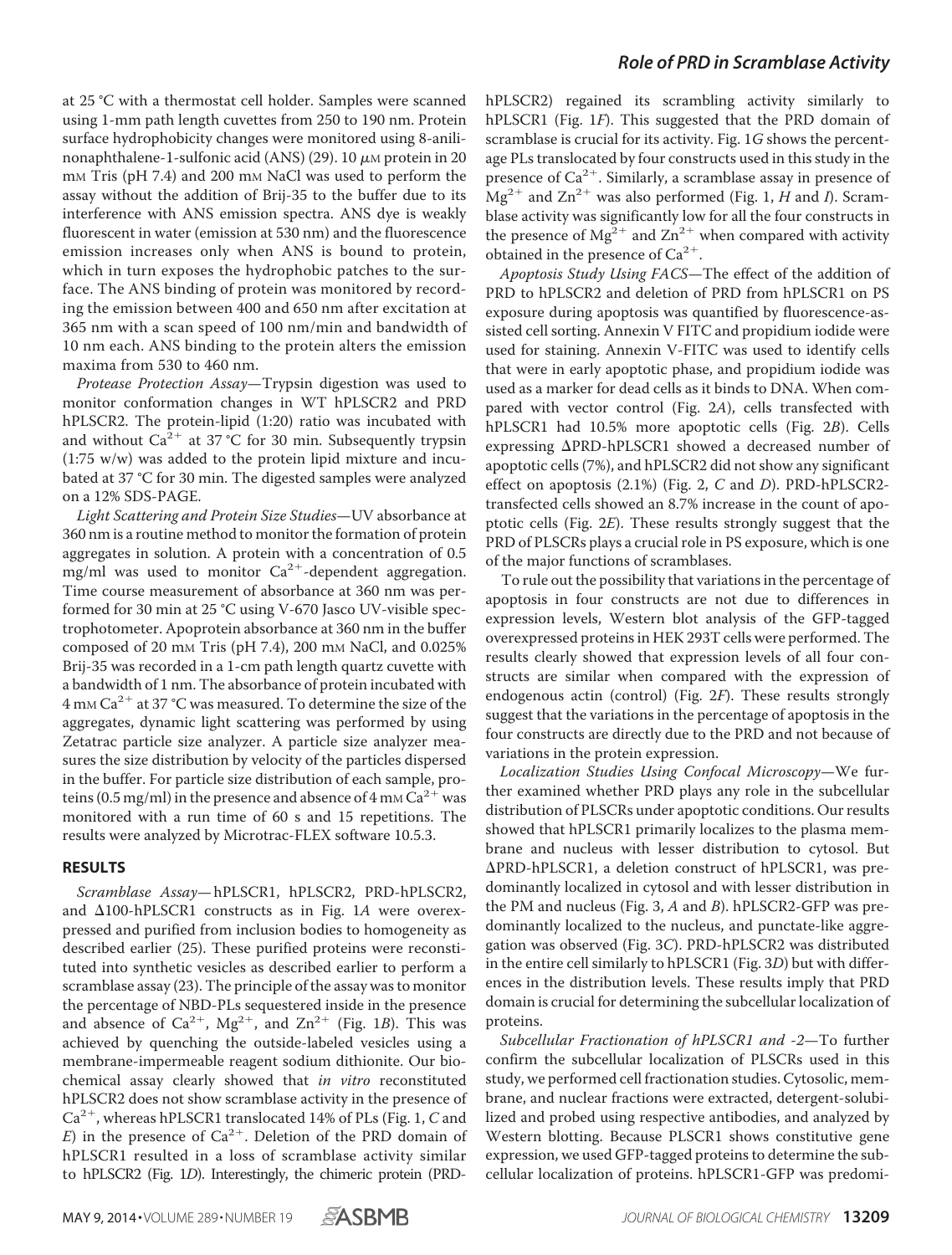

proteins contain highly conserved domains: PRD (absent in hPLSCR2), DNA binding domain (*DBD*), cysteine palmitoylation motif (CPM), nuclear localization<br>signal (NLS), EF-hand like motif (*EFM*), CTH. *B*, scramblase assay The membrane-impermeable dithionite was used to quench the outside-labeled lipids, and residual fluorescence as a result of fluorescent lipids that are flipped to the inner leaflet of proteoliposomes. Scramblase activity was determined by the difference between fluorescence intensity of metal ion-treated and EDTA-treated vesicles. *a.u.*, arbitrary units. C, scramblase assay of hPLSCR1 reconstituted vesicles. *D* and *E*, scramblase assay of ∆PRD-hPLSCR1 and hPLSCR2. F,<br>scramblase assay with PRD-hPLSCR2. *Solid line,* EGTA-tre the proteins in this study in the presence of different metal ions,  $Ca^{2+}$ ,  $Mg^{2+}$ , and  $Zn^{2+}$ , respectively. Results are representative of at least three sets of experiments. \*\*\*,  $p \le 0.001$ ; \*\*,  $p \le 0.01$ ; \*,  $p \le 0.05$ ; *ns*,  $p > 0.05$ .

nantly localized to the nuclear and membrane fractions, and there was no detection of the protein in the cytosolic fraction, which was similar to the reported data on hPLSCR1 localization (Fig. 3, A and E). Similarly, Western blot results of hPLSCR2 localization in nucleus were in accordance with the localization studies using confocal microscopy (Fig. 3, C and F). However, subcellular fractionation studies were not performed for PRD-hPLSCR1 and PRD-hPLSCR2 because of the non-availability of antibodies commercially.

Calcium Binding to hPLSCR1 and -2 and Other Mutant Proteins—Sequence analysis of hPLSCR1 and -2 revealed the presence of a single putative EF-hand-like  $Ca^{2+}$  binding motif,

which was confirmed using Stains-All dye (27). Binding of this dye to EF-hand-containing proteins produces a distinct peak at 650 nm termed as the J-band. The spectrum for the free form of dye is shown Fig. 4, A–D, traces a. Upon binding of hPLSCR1,  $\Delta$ PRD hPLSCR1, hPLSCR2, and PRD hPLSCR2 (7  $\mu$ M) to the Stains-All dye, a distinct J-band (650 nm) was observed (Fig. 4,  $A-D$ , traces b). Competition experiments showed that the addition of  $Ca^{2+}$  to the protein-Stains-All complex displaces the Stains-All as evident from a decrease in the J-band intensity, indicating that both compete for the same binding site (Fig. 4, A–D, traces c and d). These results indicate that  $Ca^{2+}$  binds to the putative EF-hand-like calcium binding motif in all four con-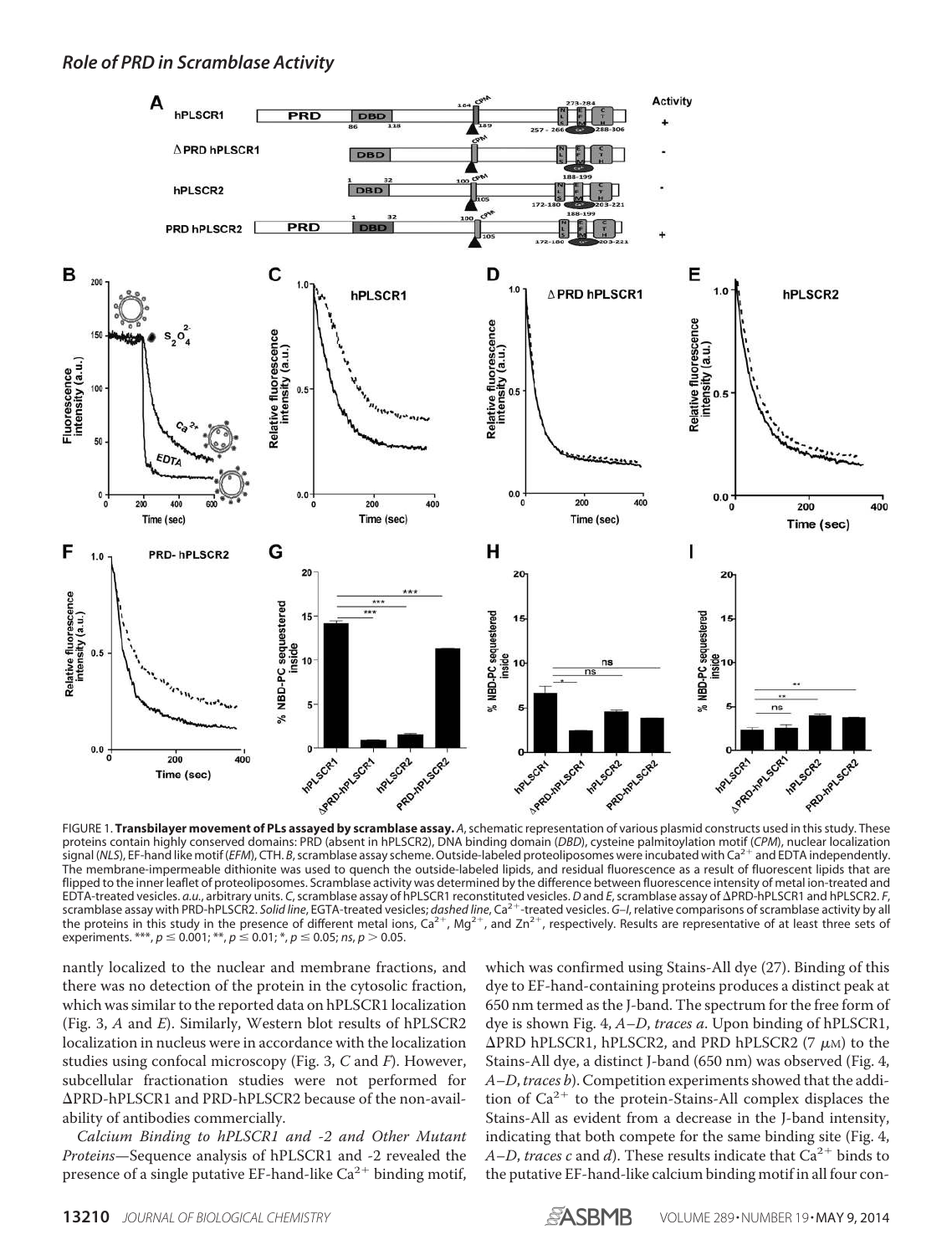

FIGURE 2. Apoptosis assay using FACS. HEK 293T cells expressing hPLSCR1, APRD-hPLSCR1, hPLSCR2, and PRD-hPLSCR2 were stained with Annexin V FITC and PI as mentioned under "Experimental Procedures." The *dot plots* were used to determine the count of the cells in quadrants that were positive for PI (*Q1*), positive for Annexin V-FITC (*Q4*), unstained cells (*Q3*), and cells that were stained by both FITC and PI (*Q2*). Q4 contains cells that were in early apoptotic phase, Q2 has cells that were in late apoptotic phase, and Q1 represent dead cells. A total of 10,000 cells were counted, and the percentage of cells that fall on each quadrant is mentioned by a value in that quadrant. PE-A (Phycoerythrin A) denotes intensity of PI. The figures show dot plots of cells transfected with vector pCDNA 3.1 (A), cells expressing hPLSCR1 (*B*),  $\triangle$ PRD-hPLSCR1 (*C*), hPLSCR2 (*D*), and PRD-hPLSCR2 (*E*) respectively. *F*, Western blot analysis showing expression levels of all the four constructs in HEK 293T cells. The *upper panel* in the picture shows all four GFP constructs probed with anti-GFP monoclonal antibody. The *lower panel* shows the loading control probed with the  $\beta$ -actin monoclonal antibody. All the experiments were performed in duplicate.

structs and the presence or absence of PRD does not affect its binding.

TbCl<sub>3</sub> FRET Assay—Binding of  $Ca^{2+}$  to hPLSCR1 and -2 and mutant proteins was further monitored by  $\text{Tb}^{3+}$  fluorescence (28).  $\text{TD}^{\mathfrak{Z}+}$  is weakly fluorescent in water, and the observed fluo-

rescence at 490 and 547 nm reflects only terbium bound to protein (Fig. 5, A–D, trace a). In all the experiments a protein concentration of  $4 \mu$ M was used in this assay. Upon the addition of 200  $\mu$ M Tb<sup>3+</sup> to the respective proteins, distinctive luminescent peaks at 492 and 547 nm were observed indicating the

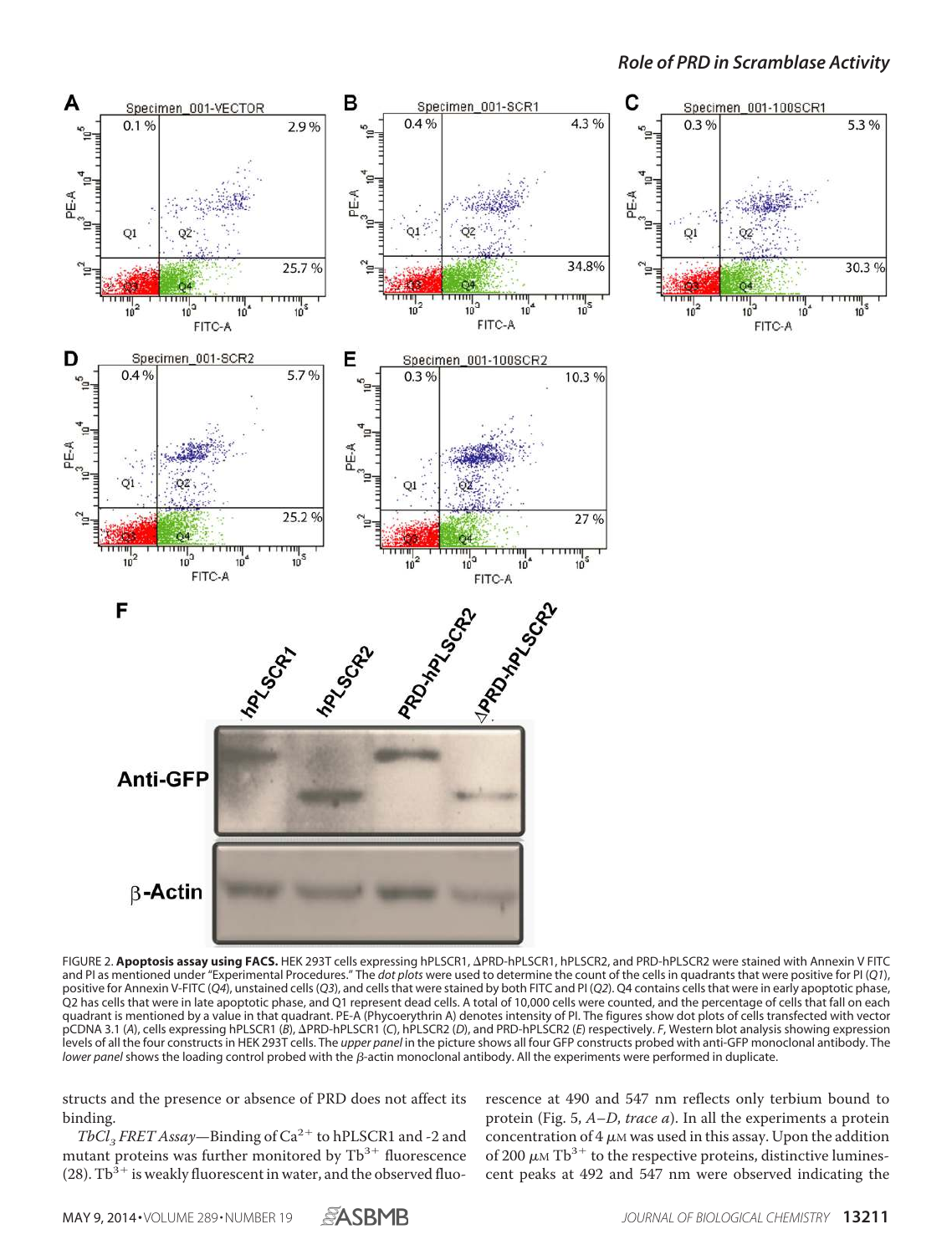

FIGURE 3. **Localization studies using confocal microscopy and subcellular fractionation.** *A*, subcellular localization of hPLSCR1-GFP. *B*, subcellular localization of PRD-hPLSCR1-GFP. *C*, subcellular localization of hPLSCR2-GFP. *D*, subcellular localization of PRD-hPLSCR2-GFP. COS-7-transfected cells (*green*) were serum-starved to facilitate induction of apoptosis, and the subcellular localization was determined. Nuclear (*N*), cytoplasmic (*CP*), and *PM* distribution was determined using DAPI (*blue*) nuclear-specific dye and GFP (*green*). HEK cells were fractionated by differential centrifugation and probed by Western blot. *E*, subcellular fractionation of hPLSCR1-GFP expressing HEK293T cells; anti-PLSCR1 antibody was used to probe hPLSCR1-GFP localization. *F*, subcellular fractionation of hPLSCR2-GFP-expressing HEK cells; anti-PLSCR2 antibody was used to probe hPLSCR2-GFP localization. All the experiments were performed at least three times.

FRET between  $\text{Tb}^{3+}$  and the respective protein (Fig. 5, A-D, *trace b*). Furthermore with increasing concentrations of  $\text{fb}^{3+}$ , greater FRET was observed (Fig. 5, A–D, traces c and d), confirming that the presence or absence of PRD does not affect the calcium binding properties of scramblase proteins.

Binding Affinities of hPLSCR1,  $\Delta$ PRD-hPLSCR1, hPLSCR2, and PRD-hPLSCR2 with Ca<sup>2+</sup> and Mg<sup>2+</sup>—To further confirm if the presence or absence of PRD affects the affinity of  $Ca^{2+}$ and  $\rm{Mg^{2+}}$  to the four constructs, binding affinity values were determined using intrinsic tryptophan fluorescence. The apo form of proteins exhibited an emission peak at 345 nm upon titrating with  $Ca^{2+}$ , and a dose-dependent decrease in fluorescence intensity was observed without any shift in the emission maxima of the proteins. The observed decrease in intrinsic



FIGURE 4. Stains-All assay to probe Ca<sup>2+</sup> binding to hPLSCR1, APRD**hPLSCR1, hPLSCR2, and PRD-hPLSCR2.** Stains-All binding to hPLSCR1 (*A*), PRD-hPLSCR1 (*B*), hPLSCR2 (*C*), and PRD-hPLSCR2 (*D*) is shown. *Traces a*, Stains-All dye in buffer; *traces b*, protein-Stains-All complex; *traces c*, protein-Stains-All complex in the presence of 2 mm Ca<sup>2+</sup>. *Traces d* represents the protein-Stains-All complex in the presence of 4 mm  $\text{Ca}^{2+}$ . The presence of J-band upon Stains-All binding to the protein confirms that all the wild type and mutant proteins in the study bind to  $Ca^{2+}$ . Decrease in the intensity of J-band by adding Ca<sup>2+</sup> was due to the replacement of Stains-All dye by Ca<sup>2+</sup> . Results are representative of at least three set of experiments ( $p < 0.05$ ).

tryptophan fluorescence due to  $\text{Ca}^{2+}$  binding was similar to those demonstrated in earlier reports on  $Ca^{2+}$  binding to synthetic EF-hand peptides of hPLSCR1-4 (5). Binding constants were determined by nonlinear curve-fitting as described under "Experimental Procedures." These results showed that <code>hPLSCR1</code> has high affinity for Ca $^{2+}$  compared with hPLSCR2, and the presence or absence of PRD does not affect the binding values (Table 1).  $Mg^{2+}$  binding affinity values were also determined for all four constructs. The affinity values for  $\text{Mg}^{2+}$  were found to be lower than the values obtained for Ca $^{2+}.$ Similar to  $Ca^{2+}$  studies, the presence and absence of PRD did not affect the  $Mg^{2+}$  binding values (Table 1).

CD Spectroscopy- $Ca^{2+}$ - and Mg<sup>2+</sup>-induced secondary structural changes were monitored by far UV-CD spectroscopy. It was found that all the proteins exist predominantly in the  $\alpha$ -helical state as characterized by the presence of double negative minima at 208 and 222 nm in the spectra of the apo forms of hPLSCR1, APRD-hPLSCR1, hPLSCR2, and PRDhPLSCR2. (Fig. 6, A-H, trace a). Minor changes in the secondary structure by the addition of both 2 mm and 4 mm Ca $^{2+}$  and Mg $^{2+}$ were observed with hPLSCR1,  $\Delta$ PRD-hPLSCR1, hPLSCR2, and PRD-hPLSCR1 (Fig. 6, A-H, traces b and c).

ANS Fluorescence—ANS is a fluorescent dye used to probe the surface hydrophobicity changes in protein (29). The emission maxima of the  $Ca^{2+}$ -free proteins used in this study were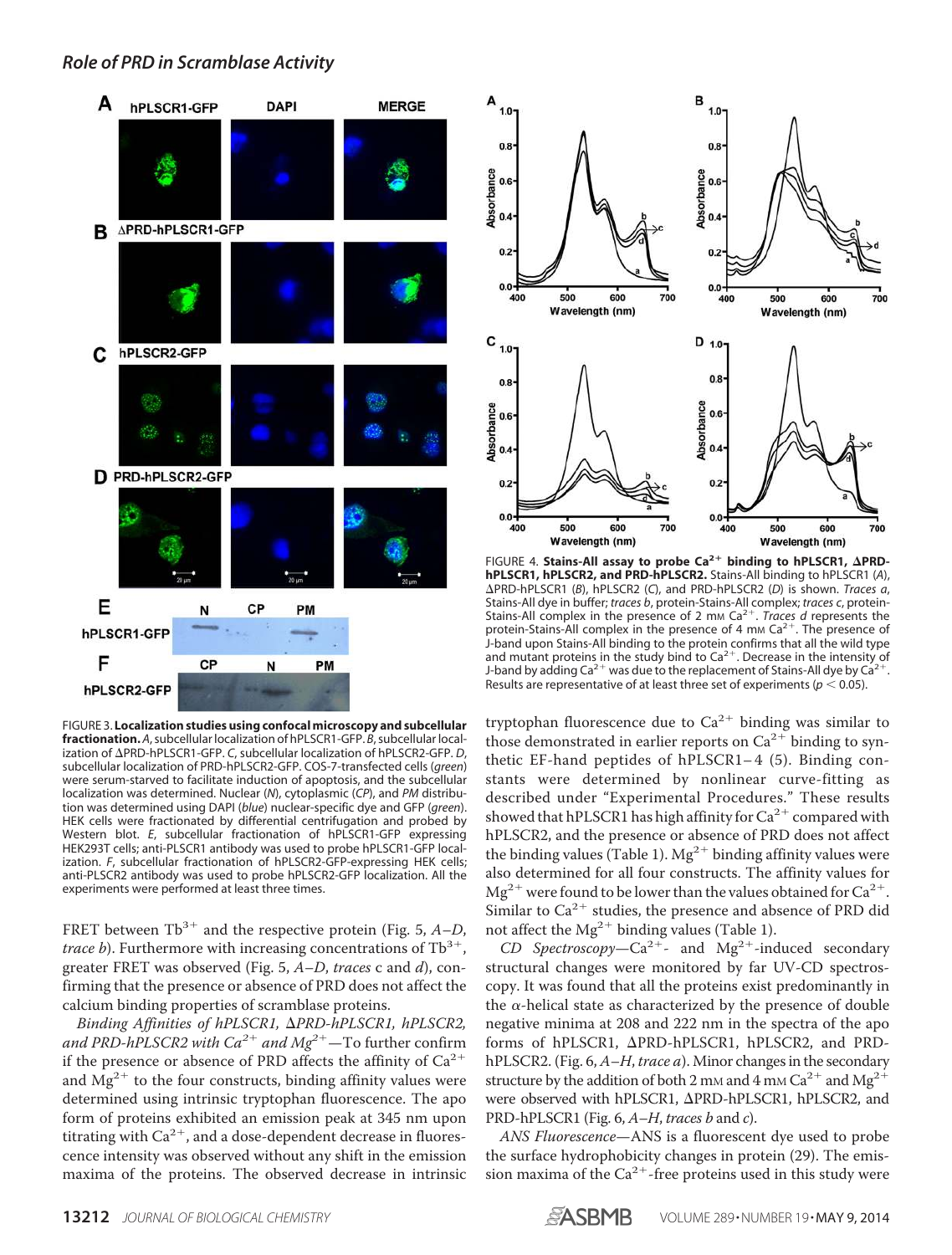

FIGURE 5. Probing of Ca<sup>2+</sup> binding to hPLSCR1 and -2, PRD-hPLSCR2, and **APRD-hPLSCR1 by Tb<sup>3+</sup> FRET assay.** Tb<sup>3+</sup> FRET assay for hPLSCR1 (A), PRD-hPLSCR1 (*B*), hPLSCR2 (*C*), and PRD-hPLSCR2 (*D*). *Traces a* represent the apo form of the protein; *traces b– d* represent the respective protein in presence of 200, 400, and 600  $\mu$ M of terbium. Two peaks at 490 and 547 nm in the figure depict the binding of terbium to the protein and energy transfer. Results are representative of at least three set of experiments ( $p < 0.05$ ).

| ., |
|----|
|----|

**Ca2**- **and Mg2**- **binding affinities of hPLSCR1, PRD-hPLSCR1, hPLSCR2, and PRD-hPLSCR2**

| Protein             | $K_d$ for Ca <sup>2+</sup> | $K_d$ for $Mg^{2+}$ |
|---------------------|----------------------------|---------------------|
|                     | $^{mm}$                    | $^{mm}$             |
| hPLSCR1             | $25.4 \pm 2.6$             | $151.8 \pm 31.0$    |
| APRD-hPLSCR1        | $28.0 \pm 4.5$             | $116.4 \pm 18.1$    |
| hPLSCR <sub>2</sub> | $45.7 \pm 5.3$             | $134.0 \pm 35.7$    |
| PRD-hPLSCR2         | $40.8 \pm 2.6$             | $123.8 \pm 22.5$    |

centered at 460 nm (Fig. 7,  $A-H$ , trace a). In the presence of Ca<sup>2+</sup>, the increase in ANS fluorescence was observed for hPLSCR1, APRD-hPLSCR1, hPLSCR2, and PRD-hPLSCR2 indicating protein conformation changes associated with surface exposure of hydrophobic patches. ANS fluorescence increased with the increase in the  $\text{Ca}^{2+}$  concentration (Fig. 7, A, C, E, and G, traces b, c, and d). In the case of hPLSCR1 and PRD-hPLSCR2, an 8-nm red shift in ANS fluorescence was observed in the presence of  $Ca^{2+}$ , indicating aggregation or self-assembly of the protein (Fig. 7A, traces b, c, and d, and 7G, *traces c* and  $d$ ). In our earlier report a similar aggregation pattern was observed for hPLSCR4 (23). In addition, experiments were also performed for these proteins in the presence of  $Mg^{2+}$ . Similar to  $Ca^{2+}$ , ANS fluorescence increased for all the four constructs with an increase in  $Mg^{2+}$  concentration. Interestingly, we found that the addition of  $Mg^{2+}$  did not result in any shift in wavelength as observed in the case of  $Ca^{2+}$  (Fig. 7). This probably suggested that  $Ca^{2+}$  binding might lead to aggregation of protein, which was not observed with  $Mg^{2+}$ .

Protease Protection Assay—To further monitor the protein conformational changes, we used protease (trypsin) protection to compare the digestion patterns in the presence and absence of PRD. The results showed that PRD-containing proteins (PRD-hPLSCR2 and hPLSCR1,  $\sim$ 37 kDa) underwent digestion in the presence and absence of  $\text{Ca}^{2+}$ , resulting in the formation of  $\sim$ 25 kDa. However, in case of hPLSCR2 and  $\Delta$ PRDhPLSCR1 (lacking PRD domain,  $\sim$ 25 kDa), trypsin digestion was not observed (Fig. 8,  $A$  and  $B$ ). The differences in the size of fragments obtained for PRD-containing proteins versus PRD lacking proteins suggest that the presence of PRD domain influences the structural changes in protein.

Protein Aggregation Studies—Based on ANS studies, we hypothesize that PLSCRs undergoes self-aggregation upon binding to  $Ca^{2+}$  during functional activation. To prove this we determined the oligomeric state of the protein in the presence and absence of Ca $^{2+}$  by measuring absorbance at 360 nm. In the absence of  $Ca^{2+}$ , hPLSCR1 and  $\Delta$ PRD-hPLSCR1 showed no increase in the absorbance spectra (Fig. 9A, traces a and c). In the presence of  $Ca^{2+}$ , the increase in the absorbance spectra was observed only for hPLSCR1 and not found with  $\Delta$ PRDhPLSCR1 (Fig. 9A, traces b and d). Similarly, hPLSCR2 and PRD-hPLSCR2 spectra were monitored at 360 nm. In the pres-

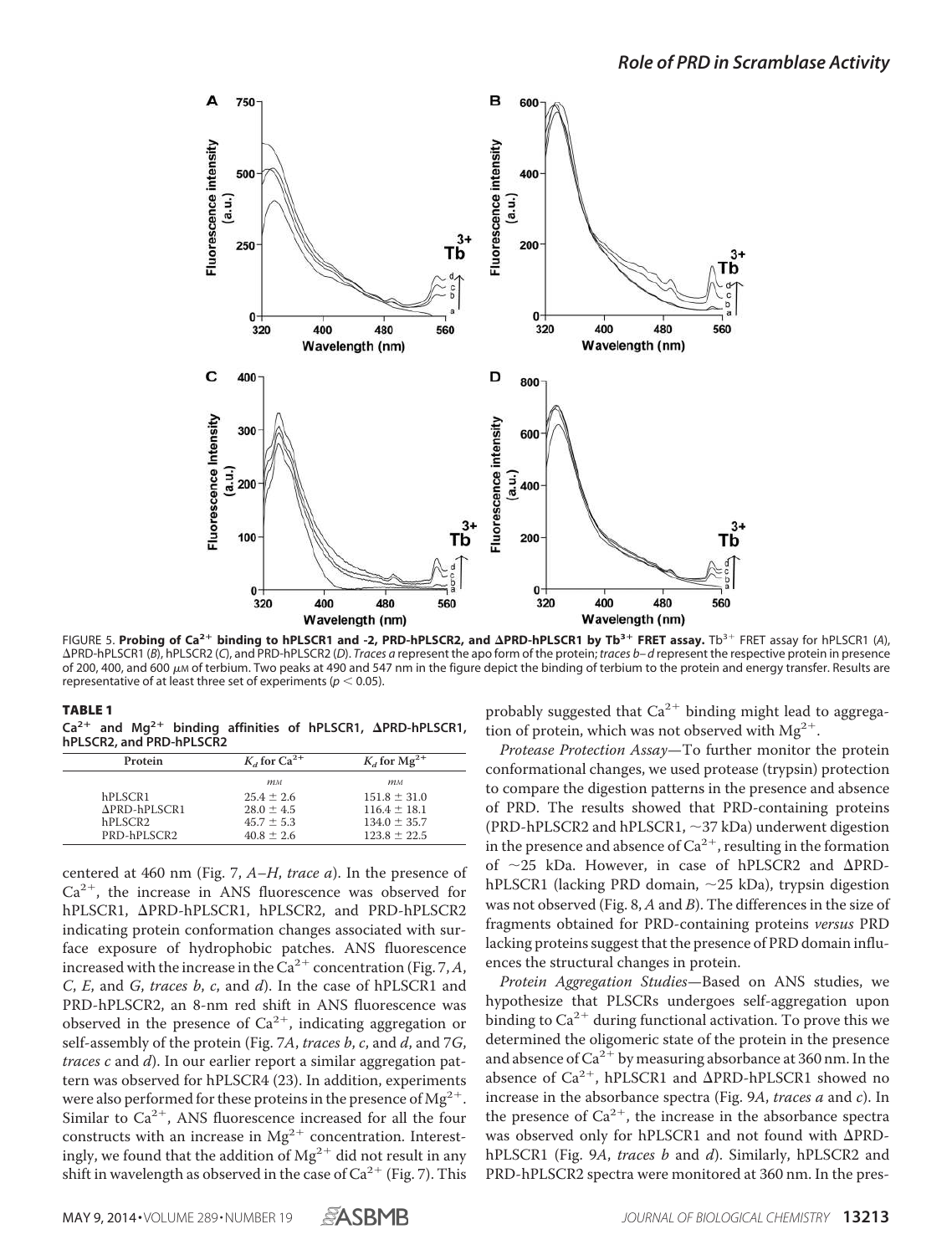

FIGURE 6. **Far UV-CD spectroscopy.** *A* and *B* represent the secondary structure of hPLSCR1 in the presence of Ca<sup>2+</sup> and Mg<sup>2+</sup>, respectively. *C* and *D*,<br> $\Delta$ PRD-hPLSCR1 secondary structure in presence of Ca<sup>2+</sup> and Mg<sup>2+</sup>, respec-ΔPRD-hPLSCR1 secondary structure in presence of Ca<sup>2+</sup> and Mg<sup>2+</sup>, respec-<br>tively. *E* and *F*, secondary structure of hPLSCR2 with Ca<sup>2+</sup>, respec-<br>tively. G and *H* PPD-bPLSCR2 secondary structure in the presence of Ga<sup>2</sup> tively. G and H, PRD-hPLSCR2 secondary structure in the presence of Ca<sup>2+'</sup>and  $Ma<sup>2</sup>$  , respectively. *Traces a*, respective protein; *traces b* and *c*, respective protein in presence of 2 and 4 mm  $Ca^{2+}$  or Mg<sup>2+</sup>. The presence and absence of PRD have no major changes on the secondary structure content of PLSCRs. Results are representative of at least three set of experiments ( $p < 0.05$ ).

ence and absence of  $Ca^{2+}$ , there was no change in the absorbance spectra of hPLSCR2 (Fig. 9B, traces a and b). However, PRD-hPLSCR2 in the presence of  $Ca^{2+}$  showed an increase in the absorbance spectra similar to hPLSCR1 (Fig. 9B, traces c and d). The increase in absorbance of protein in the presence of  $Ca^{2+}$  indicates that PRD-containing PLSCRs undergo  $Ca^{2+}$ dependent aggregation.

The oligomeric size of proteins was also detected by dynamic light scattering, and the size of the protein was calculated from the mean average of the distributed particles. Fig. 10, A, C, E, and G shows that  $hPLSCR1$ ,  $\Delta PRD-hPLSCR1$ ,  $hPLSCR2$ , and PRD-hPLSCR2 are  $\sim$  1 nm in size in the absence of Ca<sup>2+</sup>. In the presence of  $Ca^{2+}$ , only hPLSCR1 and PRD-hPLSCR2 showed a increase in mean aggregate size  $(\sim 30 - 40$  nm) (Fig. 10, B and H). However, no such increase in the size distribution for



FIGURE 7. **Monitoring surface hydrophobicity changes by ANS.** *A* and *B*, ANS binding to hPLSCR1 in the presence of Ca<sup>2+</sup> and Mg<sup>2+</sup>, respectively. *a.u.*, arbitrary units. *C* and *D*, ANS binding to  $\Delta$ PRD-hPLSCR1 in the presence of  $Ca^{2+}$  and Mg<sup>2+</sup>, respectively. *E* and  $\tilde{F}$ , ANS binding to hPLSCR2 in the presence of Ca<sup>2+</sup> and Mg<sup>2+</sup>, respectively. G and H, ANS binding to PRD-hPLSCR2<br>in the presence of Ca<sup>2+</sup> and Mg<sup>2+</sup>, respectively. *Traces a*, protein-ANS complex; *traces b– d*, respective ANS-protein complex in the presence of 2, 4, and o mm Ca<sup>2+</sup>or Mg<sup>2+</sup>, respectively. A red shift was observed in ANS-hPLSCR1<br>and ANS-PRD-hPLSCR2 fluorescence upon Ca<sup>2+</sup> binding. Results are representative of at least three set of experiments ( $p < 0.05$ ).

hPLSCR2 and  $\Delta$ PRD-hPLSCR1 was observed in the presence of  $Ca^{2+}$  (Fig. 10, D and F). These results strongly suggest that PRD is required for aggregation of scramblases in the presence of  $Ca^{2+}$ .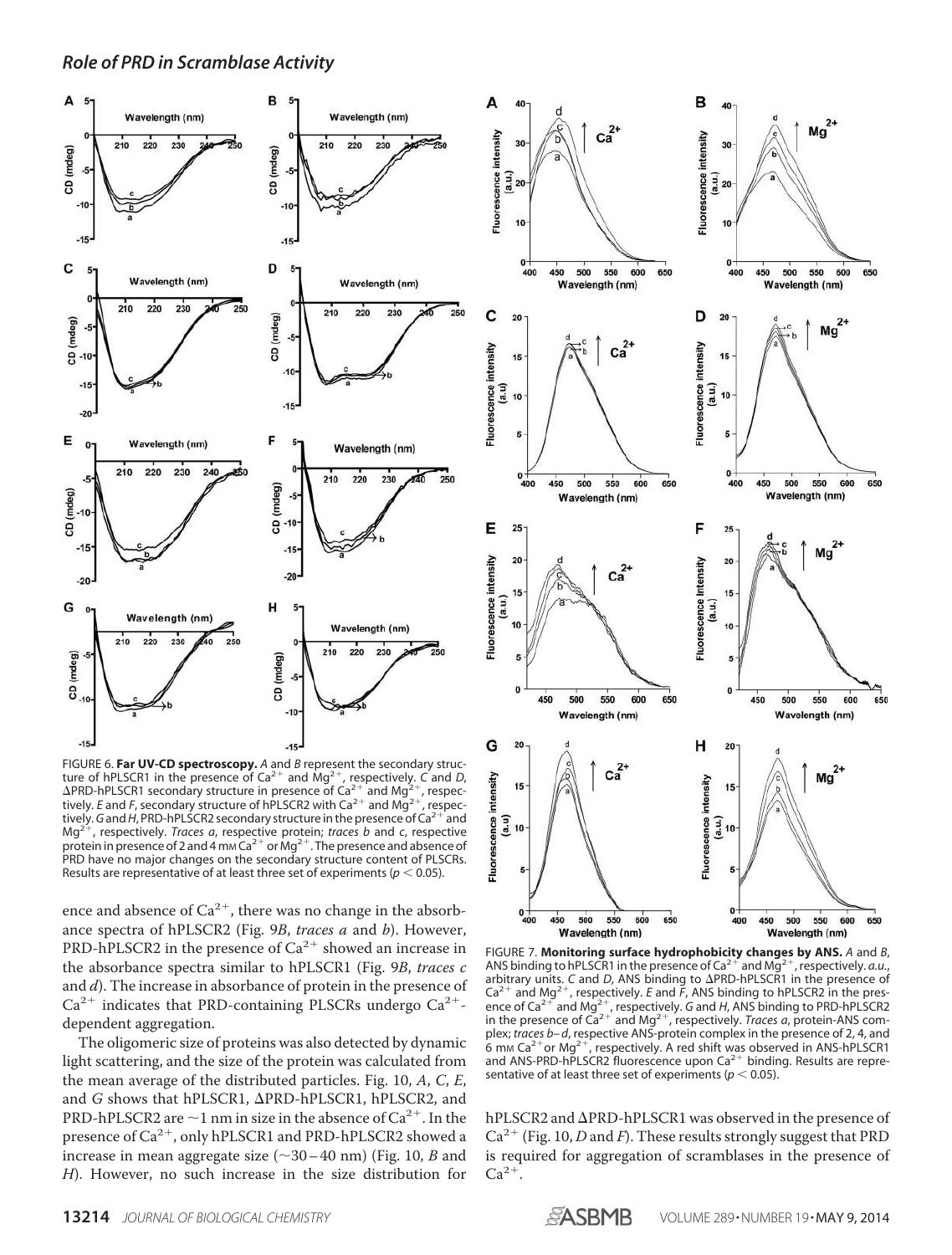

FIGURE 8. **Protease protection assay to monitor metal ion induced conformation changes.** Trypsin digestion of protein in the presence of liposomes was performed to check the membrane binding properties and Ca<sup>2</sup> dependent conformational changes in the protein as described under "Experimental Procedures." *A*, trypsin-mediated digestion profile of hPLSCR1 and **APRD-hPLSCR1** in the presence and absence of Ca<sup>2+</sup>. B, trypsin-mediated digestion profile of hPLSCR2 and PRD-hPLSCR2 in the presence and absence of  $\text{Ca}^{2+}$ . Control lanes represent the protein size in the absence of trypsin in both *A* and *B*.

#### **DISCUSSION**

It has been proposed that hPLSCR1 is known to scramble PLs, but the mechanism of PL scrambling still remains unknown. To date only one homology model for hPLSCR1 exists based on the sequence similarity with Tubby-like proteins which predicted that hPLSCR1 will contain  $12 \beta$ -barrel sheets with a central CTH, which is not hydrophobic in nature (30). In contrast to this theoretical model, experiments showed CTH was hydrophobic in nature and is crucial for membrane insertion and function (23). Sequence alignment revealed that hPLSCR2 retains most of the major domains of hPLSCR1 except for the PRD, and the sequence homology between



FIGURE 9. **Protein aggregation detection by monitoring absorbance.** *A*, *trace a*, hPLSCR1; *trace b*, hPLSCR1 in the presence of 4 mm Ca<sup>2</sup> ; *trace c*, ΔPRD-hPLSCR1; *trace d*, ΔPRD-hPLSCR1 in the presence of 4 mm Ca<sup>2+</sup>. *B*, *trace* a, hPLSCR2; *trace b*, hPLSCR2 in the presence of 4 mm Ca<sup>2+</sup>; *trace c*, PRDhPLSCR2; *trace d*, PRD-hPLSCR2 in the presence of 4 mm Ca<sup>2+</sup>. Results are representative of at least three sets of experiments ( $p < 0.05$ ).

hPLSCR1 with hPLSCR1 lacking PRD and hPLSCR2 showed 59 and 84% homology respectively. The N-terminal region of PLSCRs harboring the PRD has been shown to be important for the interaction of scramblase with other proteins. A recent report further underlies the importance of PRD where blocking the N-terminal region with antibody abolishes metastasis in colorectal cancer (31). Our biochemical reconstitution experiments revealed that hPLSCR2 does not exhibit scrambling activity, whereas hPLSCR1 showed maximum activity in the presence of  $Ca^{2+}$  rather than  $Mg^{2+}$  and  $Zn^{2+}$ . We reasoned whether the lack of PL scrambling by hPLSCR2 could be due to the absence of the PRD; hence, we fused the PRD of hPLSCR1 with hPLSCR2. Our results show that  $Ca^{2+}$ -dependent scrambling activity was restored in hPLSCR2 when the PRD of <code>hPLSCR1</code> was fused. Unlike Ca $^{2+}$ , other metal ions, Mg $^{2+}$  and  $Zn^{2+}$ , failed to induce significant functional activity in hPLSCR1 and PRD-hPLSCR2, indicating that  $Ca^{2+}$  binding conformational changes are crucial for the functional activity of PLSCRs.

Even though all the reconstitution experiments were started with 60  $\mu$ g of all four constructs, it is not clear whether the presence or absence of PRD affects the reconstitution efficiency. To check this, we measured protein content of vesicles after reconstitution by earlier reported methods (26). The results clearly showed that the amount of protein inserted in vesicles after reconstitution was  $\sim$ 45–55% for all the four constructs (data not shown), which is consistent with other earlier published reports (11, 23, 25, 26). This suggests that the PRD does not affect the reconstitution efficiency but plays an important role in the function of the protein.

hPLSCR1 is one of the many proteins responsible for externalizing PS during apoptosis. Because it was now confirmed that PRD plays an important role in scrambling activity in vitro, we wanted to explore the biological role of PRD in hPLSCR1 mediated PS exposure during apoptosis. To achieve this, we transiently expressed the constructs in HEK 293T cell lines and induced apoptosis by serum starvation. Removal of PRD in hPLSCR1 drastically reduced the count of apoptotic cells when

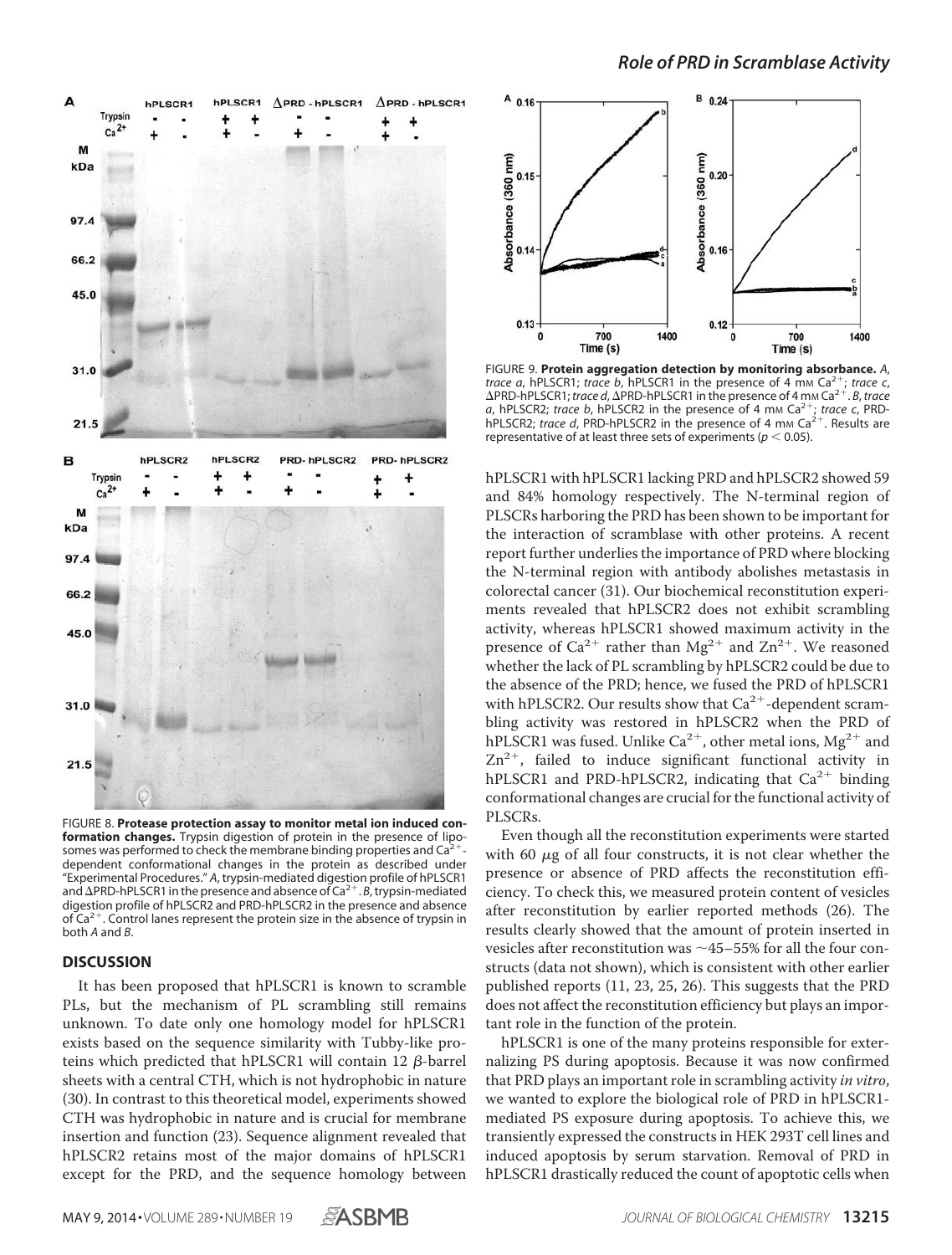

FIGURE 10. **Protein size analysis by dynamic light scattering.** *A* and *B*, particle size distribution of hPLSCR1 in the absence and presence of Ca<sup>2+</sup> respectively. *C* and *D*, particle size distribution of ΔPRD- hPLSCR1 in the absence and<br>presence of Ca<sup>2+</sup>. *E* and *F*, particle size distribution of hPLSCR2 in the absence and presence of Ca<sup>2+</sup>, respectively. *G* and *H*, particle size distribution of PRD-<br>hPLSCR2 in the absence and presence of Ca<sup>2+</sup>. In the presence of Ca<sup>2+</sup>, only hPLSCR1 and PRD-hPLSCR2 showed an increase in mean aggregate size ( $\sim$ 30 – 40 nm). However, no such increase in the size distribution for hPLSCR2<br>and  $\Delta$ PRD- hPLSCR1 was observed in the presence of Ca<sup>2+</sup>. These results strongly suggest that PRD is required for aggregation of scramblases in the presence of  $\text{Ca}^{2+}$ . Results are representative of at least three sets of experiments ( $p < 0.05$ ).

compared with wild type hPLSCR1. hPLSCR2 did not show any PS exposure as such, but the addition of PRD to hPLSCR2 promoted PS exposure comparable to hPLSCR1. This clearly confirms that PRD plays a significant role in PS exposure during apoptosis. The PRD of p53, a tumor suppressor protein, was reported to be necessary for p53-mediated induction of apoptosis. Mutation of key residues in PRD of p53 affected the local protein structure differently, thereby leading to a loss in activity (32).

A change in the local protein structure might have drastic effects on the localization of the protein in a cell. Prolines were found to be crucial for proper localization of many proteins. The proline-rich domain of SLP-76 is vital for association of Gad proteins that in-turn are responsible for the localization and its function (33). The PRD in phospholipase C $\beta$ 1 is responsible for the localization of the protein to the sarcolemma, and removal of the PRD caused cytoplasmic localization, attributing to the loss of function (34). A conserved proline-rich motif in the V3 domain of PKC- $\theta$  is essential for the localization of the protein to the center of immunological synapse (35). Thus it is possible that PRD in hPLSCRs might play a role in the localization of the protein to PM. To substantiate this, we performed localization studies for the four hPLSCR constructs using confocal microscopy and fractionation experiments. Our results showed that hPLSCR1 was prominently present in PM and nucleus, whereas hPLSCR2 was found only in nucleus as punctate aggregates, which were in accordance with the previous report (12). The addition of PRD to hPLSCR2 re-localized the protein to the entire cell similar to hPLSCR1 with difference in the distribution levels, thus clearly stating that PRD plays a vital role in the localization of the PLSCRs to various compartments of the cell. The loss of scramblase activity in the absence of PRD and failure to expose PS might be possibly due to the inability of the PRD lacking hPLSCRs to be localized to the PM.

The majority of the  $Ca^{2+}$ -binding proteins contain EF-hand domain, and these proteins regulate ion transport and various signaling pathways. Earlier studies have shown that hPLSCR1 binds to  $Ca^{2+}$  and undergoes conformation changes (22). Even though hPLSCR2 has all the domains including the EF-handlike domain of hPLSCR1, it failed to exhibit scramblase activity in the presence of  $\text{Ca}^{2+}$ . We reasoned whether the lack of activity is because of its inability to bind to  $Ca^{2+}$ , and to check this we used Stains-All and the terbium FRET assay and measured binding affinity by the intrinsic tryptophan fluorescence assay. Our results clearly showed that  $Ca^{2+}$  binds to hPLSCR2 with lower affinity than hPLSCR1. We reasoned that the lack of scramblase activity of hPLSCR2 is because it lacks PRD, and to further investigate on this, two different constructs PRD-<code>hPLSCR2</code> and <code> $\Delta$ PRD-hPLSCR1</code> were used. Stains-All and <code>Tb<sup>3+</code></code></sup> assays showed that  $Ca^{2+}$  binds to the PRD-hPLSCR2 and PRD-hPLSCR1 in a similar manner to wild type proteins. No significant changes in affinities have been observed for hPLSCR1 and  $\Delta$ PRD-hPLSCR1 and for hPLSCR2 and PRDhPLSCR2, suggesting that the presence or absence of PRD does not affect the binding of  $Ca^{2+}$  to scramblases. To check whether  $Ca^{2+}$  binding to hPLSCR2 and other constructs affects the secondary structure, we performed far UV-CD spectroscopy. CD results showed that the presence and absence of PRD does not cause any significant change in secondary structures of proteins with minor changes in ellipticity. Similar changes in ellipticity pattern were also observed for hPLSCR1 and hPLSCR 4 (11, 22, 23). Conformational changes of protein upon  $Ca^{2+}$ binding was also confirmed by protease protection assay. Our results suggest that the presence of PRD domain influences the structural changes in protein.

ANS fluorescence studies showed that upon the addition of Ca<sup>2+</sup> to ANS-bound hPLSCR1, hPLSCR2, PRD-hPLSCR2, and PRD-hPLSCR1, an increase in fluorescence was observed, indicating movement of hydrophobic residues from the core to exterior. However, a red shift in emission maximum was

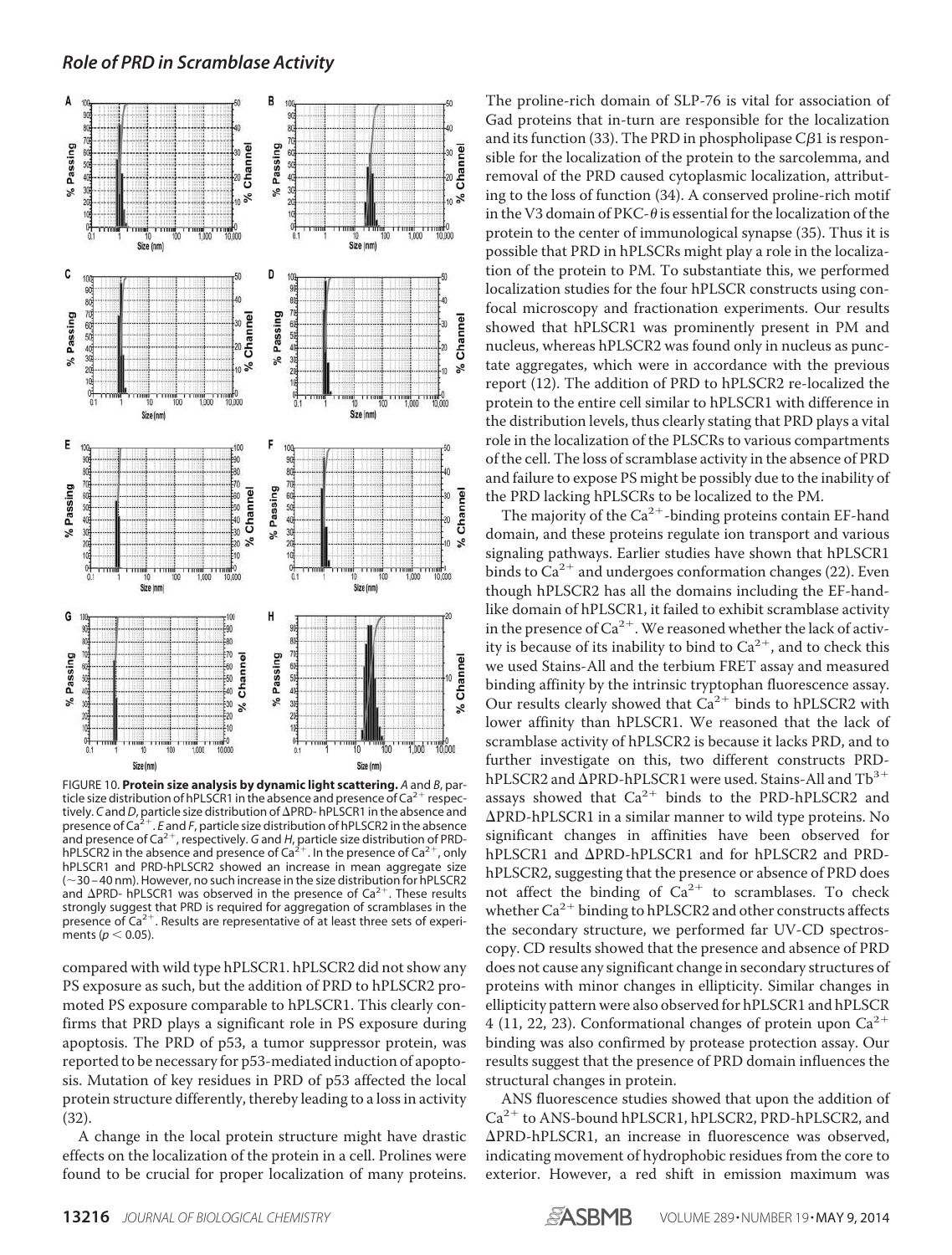observed only for ANS-hPLSCR1 and ANS-PRD-hPLSCR2 (Fig. 7), which was similar to a 10-nm red shift observed for hPLSCR4 (11). No such red shift was observed with hPLSCR1 and PRD-hPLSCR2 in the presence of  $\text{Mg}^{2+}$ . A red shift in the presence of Ca<sup>2+</sup> with hPLSCR1 and PRD-hPLSCR2 but not with hPLSCR2 and  $\Delta$ PRD-hPLSCR1 indicated that PRD might play an important role in the  $\text{Ca}^{2+}$ -dependent oligomerization of the protein. These results support the hypothesis that scramblases could possibly mediate their function by a  $\text{Ca}^{2+}$ -dependent surface exposure of hydrophobic patches, thereby leading to protein oligomerization, which needs to be further confirmed. Ca<sup>2+</sup> induced aggregation of hPLSCR1 and PRDhPLSCR2 in buffer was detected by absorbance at 360 nm. A constant increase in the absorbance of PRD-containing proteins in the presence of  $Ca^{2+}$  suggests the formation of soluble aggregates, which was not observed in the case of hPLSCR2 and PRD-hPLSCR1 (Figs. 9 and 10). Dynamic light scattering (DLS) experiments further confirms the increase in the protein size in the presence of  $Ca^{2+}$  for PRD-containing proteins hPLSCR1 and PRD-hPLSCR2. Based on our results, we strongly propose that PRD-mediated oligomerization of protein in the presence of  $Ca^{2+}$  is essential for the function of scramblase. This is in agreement with several published reports on the oligomerization-mediated function of proteins.

Previously proposed mechanisms for PL translocation included membrane permeabilization and oligomer-induced pore formation (36, 37). It has been reported that proteins such as mellitin and  $\alpha$ -synuclein facilitated membrane leakage and destabilization by pore formation via oligomerization (38, 39). The synthetic peptide GALA induces vesicle leakage at pH 5.0 by pore formation and hPLSCR1 was also found to be functionally activated at acidic pH in the absence of  $Ca^{2+}$  (40, 41). A similar mechanism of functional activation for synaptotagmin I was observed where  $\text{Ca}^{2+}$ -dependent oligomerization was crucial for function (42). A similar mechanism for protein function is mediated by calcyclin 21 and sorcin, which undergo oligomerization through hydrophobic contacts due to  $\text{Ca}^{2+}$  binding (43, 44).

Our results clearly showed that PRD of PLSCRs is not only necessary for its PL scrambling activity but also determines its subcellular localization. Additionally there was no major effect of PRD on the  $Ca^{2+}$  binding. Based on this study we propose that PLSCRs could mediate scramblase activity by oligomerization via surface-exposed hydrophobic patches due to  $Ca^{2+}$ binding, and PRD is crucial for this.

Acknowledgments—We thank the Department of Science and Technology for financial support for CD spectroscopy. We also thank Dr. Suresh Kumar Rayala, IIT Madras for providing anti-GFP monoclonal antibody.

#### **REFERENCES**

- 1. Zachowski, A. (1993) Phospholipids in animal eukaryotic membranes: transverse asymmetry and movement. Biochem. J. **294,** 1–14
- 2. Daleke, D. L. (2007) Phospholipid flippases. J. Biol. Chem. **282,** 821–825
- 3. Williamson, P., Bevers, E. M., Smeets, E. F., Comfurius, P., Schlegel, R. A., and Zwaal, R. F. (1995) Continuous analysis of the mechanism of activated transbilayer lipid movement in platelets. Biochemistry **34,** 10448–10455
- 4. Bevers, E. M., and Williamson, P. L. (2010) Phospholipid scramblase: an update. FEBS Lett. **584,** 2724–2730
- 5. Sahu, S. K., Gummadi, S. N., Manoj, N., and Aradhyam, G. K. (2007) Phospholipid scramblases: an overview. Arch. Biochem. Biophys. **462,** 103–114
- 6. Basse´, F., Stout, J. G., Sims, P. J., and Wiedmer, T. (1996) Isolation of an erythrocyte membrane protein that mediates  $Ca^{2+}$ -dependent transbilayer movement of phospholipid. J. Biol. Chem. **271,** 17205–17210
- 7. Wiedmer, T., Zhou, Q., Kwoh, D. Y., and Sims, P. J. (2000) Identification of three new members of the phospholipid scramblase gene family. Biochim. Biophys. Acta **1467,** 244–253
- 8. Lizak, M., and Yarovinsky, T. O. (2012) Phospholipid scramblase 1 mediates type I interferon-induced protection against staphylococcal  $\alpha$ -toxin. Cell Host Microbe **11,** 70–80
- 9. Sun, J., Zhao, J., Schwartz, M. A., Wang, J. Y., Wiedmer, T., and Sims, P. J. (2001) c-Abl tyrosine kinase binds and phosphorylates phospholipid scramblase 1. J. Biol. Chem. **276,** 28984–28990
- 10. Liu, J., Dai, Q., Chen, J., Durrant, D., Freeman, A., Liu, T., Grossman, D., and Lee, R. M. (2003) Phospholipid scramblase 3 controls mitochondrial structure, function, and apoptotic response. Mol. Cancer Res. **1,** 892–902
- 11. Francis, V. G., and Gummadi, S. N. (2012) Biochemical and functional characterization of human phospholipid scramblase 4 (hPLSCR4). Biol. Chem. **393,** 1173–1181
- 12. Yu, A., McMaster, C. R., Byers, D. M., Ridgway, N. D., and Cook, H. W. (2003) Stimulation of phosphatidyl serine biosynthesis and facilitation of UV-induced apoptosis in chinese hamster ovary cells overexpressing phospholipid scramblase 1. J. Biol. Chem. **278,** 9706–9714
- 13. Talukder, A. H., Bao, M., Kim, T.W., Facchinetti, V., Hanabuchi, S., Bover, L., Zal, T., and Liu, Y. J. (2012) Phospholipid Scramblase 1 regulates Tolllike receptor 9-mediated type I interferon production in plasmacytoid dendritic cells. Cell Res. **22,** 1129–1139
- 14. Kametaka, S., Shibata, M., Moroe, K., Kanamori, S., Ohsawa, Y., Waguri, S., Sims, P. J., Emoto, K., Umeda, M., and Uchiyama, Y. (2003) Identification of phospholipid scramblase 1 as a novel interacting molecule with  $\beta$ -secretase ( $\beta$ -site amyloid precursor protein (APP) cleaving enzyme (BACE). J. Biol. Chem. **278,** 15239–15245
- 15. Merregaert, J., Van Langen, J., Hansen, U., Ponsaerts, P., El Ghalbzouri, A., Steenackers, E., Van Ostade, X., and Sercu, S. (2010) Phospholipid scramblase 1 is secreted by a lipid raft-dependent pathway and interacts with the extracellular matrix protein 1 in the dermal epidermal junction zone of human skin. J. Biol. Chem. **285,** 37823–37837
- 16. Li, Y., Rogulski, K., Zhou, Q., Sims, P. J., and Prochownik, E. V. (2006) The negative c-Myc target onzin affects proliferation and apoptosis via its obligate interaction with phospholipid scramblase 1. Mol. Cell Biol. **26,** 3401–3413
- 17. Py, B., Basmaciogullari, S., Bouchet, J., Zarka, M., Moura, I. C., Benhamou, M., Monteiro, R. C., Hocini, H., Madrid, R., and Benichou, S. (2009) The phospholipid scramblases 1 and 4 are cellular receptors for the secretory leukocyte protease inhibitor and interact with CD4 at the plasma membrane. PLoS ONE **4,** e5006
- 18. Zhou, Q., Ben-Efraim, I., Bigcas, J. L., Junqueira, D., Wiedmer, T., and Sims, P. J. (2005) Phospholipid scramblase 1 binds to the promoter region of the inositol 1,4,5-triphosphate receptor type 1 gene to enhance its expression. J. Biol. Chem. **280,** 35062–35068
- 19. Wiedmer, T., Zhao, J., Nanjundan, M., and Sims, P. J. (2003) Palmitoylation of phospholipid scramblase 1 controls its distribution between nucleus and plasma membrane. Biochemistry **42,** 1227–1233
- 20. Chen, M. H., Ben-Efraim, I., Mitrousis, G., Walker-Kopp, N., Sims, P. J., and Cingolani, G. (2005) Phospholipid scramblase 1 contains a nonclassical nuclear localization signal with unique binding site in importin- $\alpha$ . J. Biol. Chem. **280,** 10599–10606
- 21. Lott, K., Bhardwaj, A., Sims, P. J., and Cingolani, G. (2011) A minimal nuclear localization signal (NLS) in human phospholipid scramblase 4 that binds only the minor NLS-binding site of importin  $\alpha$ 1. *J. Biol. Chem.* **286,** 28160–28169
- 22. Stout, J. G., Zhou, Q., Wiedmer, T., and Sims, P. J. (1998) Change in conformation of plasma membrane phospholipid scramblase induced by occupancy of its Ca<sup>2+</sup> binding site. Biochemistry 37, 14860-14866